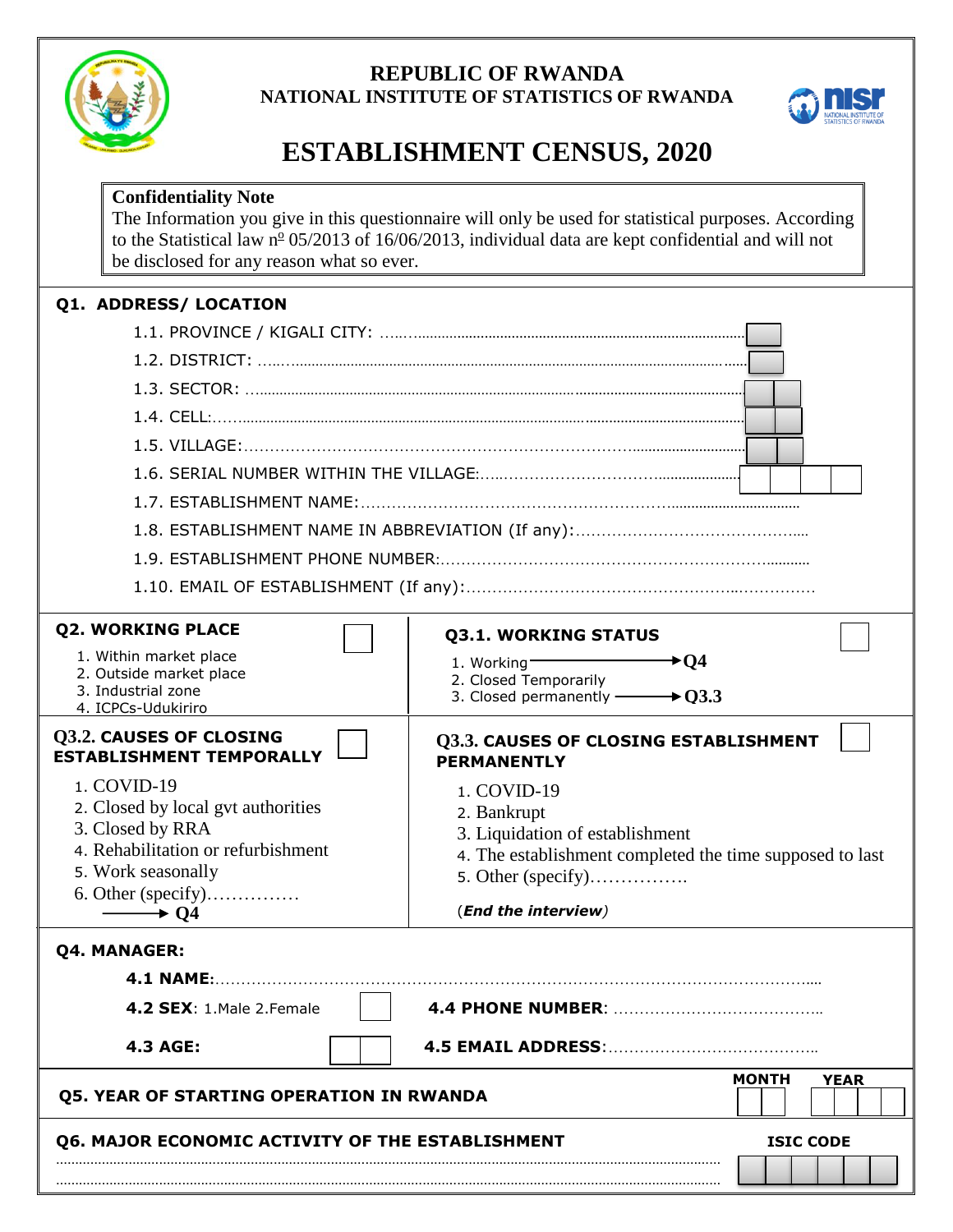| 2. Cooperative<br>1. Profit seeking $\longrightarrow Q10$<br>3. Public sector<br>4. Mixed sector(Public Private Partnership)<br>2. Nonprofit seeking $\rightarrow$ Q15.1<br>5. NGO (Rwanda)<br>$\rightarrow$ Go to Q15.1<br>6. NGO(International)<br><b>Q9. NATIONALITY OF OWNERS</b><br>1. Rwandan<br>5. Joint (Rwandan + EAC)<br>6. Joint (Rwandan + Other African countries)<br>2. Foreign (East African Community)<br>3. Foreign (Other African countries)<br>7. Joint (Rwandan + Other rest of world)<br>4. Foreign (Other rest of world)<br>8. Joint (more than one non Rwandan)<br><b>Q10. LEGAL STATUS</b> (In the following categories which corresponds to your establishment, Choose one)<br>1. Sole proprietorship<br>2. Limited by shares<br>3. Limited by guarantee<br>$\sim$ Go to Q15.1<br>4. Limited by shares and by guarantee<br>5. Unlimited<br>6. None<br>Q11. IS THE MANAGEMENT OF ESTABLISHMENT COMPLETELY SEPARATED FROM THE<br><b>HOUSEHOLD MANAGEMENT?</b> 1. YES 2. NO<br><b>Q12.IS THE OWNER OF THE ESTABLISHMENT ITS MANAGER? 1. YES</b><br>2.NO<br>If "YES" $\longrightarrow$ Q15.1<br><b>Q14.AGE OF OWNER:</b><br>1.MALE<br>2.FEMALE<br><b>Q15.1.DOES THE ESTABLISHMENT MAINTAIN REGULAR ACCOUNTS?</b><br>1.YES 2.NO<br>Q15.2. If "YES"WHICH OF THE FOLOWING BOOKS IS USED?<br>1.YES 2.NO<br>Q16. ESTABLISHMENT TYPE<br>1. Head office<br>2. Single unit establishment<br>3. Branch<br>$\rightarrow$ Go to Q18<br>4. Sub branch<br><b>Q17.HEAD OFFICE</b><br><b>Q17.1 MAJOR ECONOMIC ACTIVITY OF THE ENTIRE ENTERPRISE</b><br><b>Q17.2.TOTAL NUMBER OF BRANCHES IN RWANDA INCLUDING THE HEAD OFFICE</b> | <b>Q7. INSTITUTIONAL SECTOR</b><br>Private sector<br>1.                                                     | <b>Q8. CATEGORIES OF MIXED SECTOR</b> |
|----------------------------------------------------------------------------------------------------------------------------------------------------------------------------------------------------------------------------------------------------------------------------------------------------------------------------------------------------------------------------------------------------------------------------------------------------------------------------------------------------------------------------------------------------------------------------------------------------------------------------------------------------------------------------------------------------------------------------------------------------------------------------------------------------------------------------------------------------------------------------------------------------------------------------------------------------------------------------------------------------------------------------------------------------------------------------------------------------------------------------------------------------------------------------------------------------------------------------------------------------------------------------------------------------------------------------------------------------------------------------------------------------------------------------------------------------------------------------------------------------------------------------------------------------------------------------------------------------------------------------------------|-------------------------------------------------------------------------------------------------------------|---------------------------------------|
|                                                                                                                                                                                                                                                                                                                                                                                                                                                                                                                                                                                                                                                                                                                                                                                                                                                                                                                                                                                                                                                                                                                                                                                                                                                                                                                                                                                                                                                                                                                                                                                                                                        | $\longrightarrow$ Go to Q9                                                                                  |                                       |
|                                                                                                                                                                                                                                                                                                                                                                                                                                                                                                                                                                                                                                                                                                                                                                                                                                                                                                                                                                                                                                                                                                                                                                                                                                                                                                                                                                                                                                                                                                                                                                                                                                        |                                                                                                             |                                       |
|                                                                                                                                                                                                                                                                                                                                                                                                                                                                                                                                                                                                                                                                                                                                                                                                                                                                                                                                                                                                                                                                                                                                                                                                                                                                                                                                                                                                                                                                                                                                                                                                                                        |                                                                                                             |                                       |
|                                                                                                                                                                                                                                                                                                                                                                                                                                                                                                                                                                                                                                                                                                                                                                                                                                                                                                                                                                                                                                                                                                                                                                                                                                                                                                                                                                                                                                                                                                                                                                                                                                        |                                                                                                             |                                       |
|                                                                                                                                                                                                                                                                                                                                                                                                                                                                                                                                                                                                                                                                                                                                                                                                                                                                                                                                                                                                                                                                                                                                                                                                                                                                                                                                                                                                                                                                                                                                                                                                                                        |                                                                                                             |                                       |
|                                                                                                                                                                                                                                                                                                                                                                                                                                                                                                                                                                                                                                                                                                                                                                                                                                                                                                                                                                                                                                                                                                                                                                                                                                                                                                                                                                                                                                                                                                                                                                                                                                        |                                                                                                             |                                       |
|                                                                                                                                                                                                                                                                                                                                                                                                                                                                                                                                                                                                                                                                                                                                                                                                                                                                                                                                                                                                                                                                                                                                                                                                                                                                                                                                                                                                                                                                                                                                                                                                                                        |                                                                                                             |                                       |
|                                                                                                                                                                                                                                                                                                                                                                                                                                                                                                                                                                                                                                                                                                                                                                                                                                                                                                                                                                                                                                                                                                                                                                                                                                                                                                                                                                                                                                                                                                                                                                                                                                        |                                                                                                             |                                       |
|                                                                                                                                                                                                                                                                                                                                                                                                                                                                                                                                                                                                                                                                                                                                                                                                                                                                                                                                                                                                                                                                                                                                                                                                                                                                                                                                                                                                                                                                                                                                                                                                                                        |                                                                                                             |                                       |
|                                                                                                                                                                                                                                                                                                                                                                                                                                                                                                                                                                                                                                                                                                                                                                                                                                                                                                                                                                                                                                                                                                                                                                                                                                                                                                                                                                                                                                                                                                                                                                                                                                        |                                                                                                             |                                       |
|                                                                                                                                                                                                                                                                                                                                                                                                                                                                                                                                                                                                                                                                                                                                                                                                                                                                                                                                                                                                                                                                                                                                                                                                                                                                                                                                                                                                                                                                                                                                                                                                                                        |                                                                                                             |                                       |
|                                                                                                                                                                                                                                                                                                                                                                                                                                                                                                                                                                                                                                                                                                                                                                                                                                                                                                                                                                                                                                                                                                                                                                                                                                                                                                                                                                                                                                                                                                                                                                                                                                        |                                                                                                             |                                       |
|                                                                                                                                                                                                                                                                                                                                                                                                                                                                                                                                                                                                                                                                                                                                                                                                                                                                                                                                                                                                                                                                                                                                                                                                                                                                                                                                                                                                                                                                                                                                                                                                                                        |                                                                                                             |                                       |
|                                                                                                                                                                                                                                                                                                                                                                                                                                                                                                                                                                                                                                                                                                                                                                                                                                                                                                                                                                                                                                                                                                                                                                                                                                                                                                                                                                                                                                                                                                                                                                                                                                        |                                                                                                             |                                       |
|                                                                                                                                                                                                                                                                                                                                                                                                                                                                                                                                                                                                                                                                                                                                                                                                                                                                                                                                                                                                                                                                                                                                                                                                                                                                                                                                                                                                                                                                                                                                                                                                                                        |                                                                                                             |                                       |
|                                                                                                                                                                                                                                                                                                                                                                                                                                                                                                                                                                                                                                                                                                                                                                                                                                                                                                                                                                                                                                                                                                                                                                                                                                                                                                                                                                                                                                                                                                                                                                                                                                        |                                                                                                             |                                       |
|                                                                                                                                                                                                                                                                                                                                                                                                                                                                                                                                                                                                                                                                                                                                                                                                                                                                                                                                                                                                                                                                                                                                                                                                                                                                                                                                                                                                                                                                                                                                                                                                                                        |                                                                                                             |                                       |
|                                                                                                                                                                                                                                                                                                                                                                                                                                                                                                                                                                                                                                                                                                                                                                                                                                                                                                                                                                                                                                                                                                                                                                                                                                                                                                                                                                                                                                                                                                                                                                                                                                        |                                                                                                             |                                       |
|                                                                                                                                                                                                                                                                                                                                                                                                                                                                                                                                                                                                                                                                                                                                                                                                                                                                                                                                                                                                                                                                                                                                                                                                                                                                                                                                                                                                                                                                                                                                                                                                                                        |                                                                                                             |                                       |
|                                                                                                                                                                                                                                                                                                                                                                                                                                                                                                                                                                                                                                                                                                                                                                                                                                                                                                                                                                                                                                                                                                                                                                                                                                                                                                                                                                                                                                                                                                                                                                                                                                        |                                                                                                             |                                       |
|                                                                                                                                                                                                                                                                                                                                                                                                                                                                                                                                                                                                                                                                                                                                                                                                                                                                                                                                                                                                                                                                                                                                                                                                                                                                                                                                                                                                                                                                                                                                                                                                                                        |                                                                                                             |                                       |
|                                                                                                                                                                                                                                                                                                                                                                                                                                                                                                                                                                                                                                                                                                                                                                                                                                                                                                                                                                                                                                                                                                                                                                                                                                                                                                                                                                                                                                                                                                                                                                                                                                        |                                                                                                             |                                       |
|                                                                                                                                                                                                                                                                                                                                                                                                                                                                                                                                                                                                                                                                                                                                                                                                                                                                                                                                                                                                                                                                                                                                                                                                                                                                                                                                                                                                                                                                                                                                                                                                                                        |                                                                                                             |                                       |
|                                                                                                                                                                                                                                                                                                                                                                                                                                                                                                                                                                                                                                                                                                                                                                                                                                                                                                                                                                                                                                                                                                                                                                                                                                                                                                                                                                                                                                                                                                                                                                                                                                        |                                                                                                             |                                       |
|                                                                                                                                                                                                                                                                                                                                                                                                                                                                                                                                                                                                                                                                                                                                                                                                                                                                                                                                                                                                                                                                                                                                                                                                                                                                                                                                                                                                                                                                                                                                                                                                                                        |                                                                                                             |                                       |
|                                                                                                                                                                                                                                                                                                                                                                                                                                                                                                                                                                                                                                                                                                                                                                                                                                                                                                                                                                                                                                                                                                                                                                                                                                                                                                                                                                                                                                                                                                                                                                                                                                        |                                                                                                             |                                       |
|                                                                                                                                                                                                                                                                                                                                                                                                                                                                                                                                                                                                                                                                                                                                                                                                                                                                                                                                                                                                                                                                                                                                                                                                                                                                                                                                                                                                                                                                                                                                                                                                                                        |                                                                                                             |                                       |
|                                                                                                                                                                                                                                                                                                                                                                                                                                                                                                                                                                                                                                                                                                                                                                                                                                                                                                                                                                                                                                                                                                                                                                                                                                                                                                                                                                                                                                                                                                                                                                                                                                        |                                                                                                             |                                       |
|                                                                                                                                                                                                                                                                                                                                                                                                                                                                                                                                                                                                                                                                                                                                                                                                                                                                                                                                                                                                                                                                                                                                                                                                                                                                                                                                                                                                                                                                                                                                                                                                                                        |                                                                                                             |                                       |
|                                                                                                                                                                                                                                                                                                                                                                                                                                                                                                                                                                                                                                                                                                                                                                                                                                                                                                                                                                                                                                                                                                                                                                                                                                                                                                                                                                                                                                                                                                                                                                                                                                        |                                                                                                             |                                       |
|                                                                                                                                                                                                                                                                                                                                                                                                                                                                                                                                                                                                                                                                                                                                                                                                                                                                                                                                                                                                                                                                                                                                                                                                                                                                                                                                                                                                                                                                                                                                                                                                                                        |                                                                                                             |                                       |
|                                                                                                                                                                                                                                                                                                                                                                                                                                                                                                                                                                                                                                                                                                                                                                                                                                                                                                                                                                                                                                                                                                                                                                                                                                                                                                                                                                                                                                                                                                                                                                                                                                        |                                                                                                             |                                       |
|                                                                                                                                                                                                                                                                                                                                                                                                                                                                                                                                                                                                                                                                                                                                                                                                                                                                                                                                                                                                                                                                                                                                                                                                                                                                                                                                                                                                                                                                                                                                                                                                                                        | <b>Q13.THE SEX OF OWNER</b>                                                                                 |                                       |
|                                                                                                                                                                                                                                                                                                                                                                                                                                                                                                                                                                                                                                                                                                                                                                                                                                                                                                                                                                                                                                                                                                                                                                                                                                                                                                                                                                                                                                                                                                                                                                                                                                        |                                                                                                             |                                       |
|                                                                                                                                                                                                                                                                                                                                                                                                                                                                                                                                                                                                                                                                                                                                                                                                                                                                                                                                                                                                                                                                                                                                                                                                                                                                                                                                                                                                                                                                                                                                                                                                                                        |                                                                                                             |                                       |
|                                                                                                                                                                                                                                                                                                                                                                                                                                                                                                                                                                                                                                                                                                                                                                                                                                                                                                                                                                                                                                                                                                                                                                                                                                                                                                                                                                                                                                                                                                                                                                                                                                        |                                                                                                             |                                       |
|                                                                                                                                                                                                                                                                                                                                                                                                                                                                                                                                                                                                                                                                                                                                                                                                                                                                                                                                                                                                                                                                                                                                                                                                                                                                                                                                                                                                                                                                                                                                                                                                                                        |                                                                                                             | <b>ISIC CODE</b>                      |
|                                                                                                                                                                                                                                                                                                                                                                                                                                                                                                                                                                                                                                                                                                                                                                                                                                                                                                                                                                                                                                                                                                                                                                                                                                                                                                                                                                                                                                                                                                                                                                                                                                        |                                                                                                             |                                       |
|                                                                                                                                                                                                                                                                                                                                                                                                                                                                                                                                                                                                                                                                                                                                                                                                                                                                                                                                                                                                                                                                                                                                                                                                                                                                                                                                                                                                                                                                                                                                                                                                                                        |                                                                                                             |                                       |
|                                                                                                                                                                                                                                                                                                                                                                                                                                                                                                                                                                                                                                                                                                                                                                                                                                                                                                                                                                                                                                                                                                                                                                                                                                                                                                                                                                                                                                                                                                                                                                                                                                        | <b>Q17.3. TOTAL NUMBER OF WORKING PERSONS IN ALL BRANCHES IN</b><br><b>RWANDA INCLUDING THE HEAD OFFICE</b> |                                       |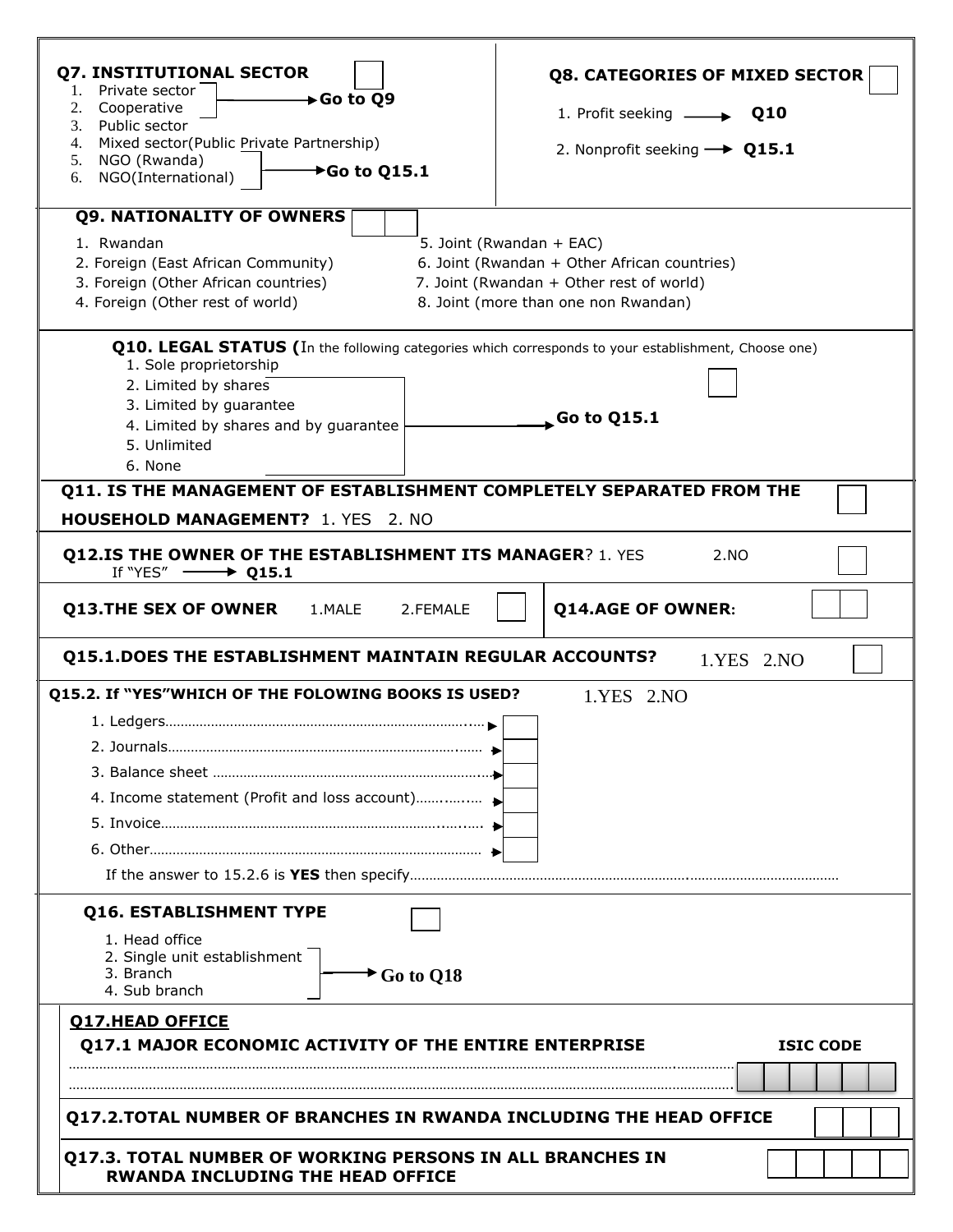#### **Q18.NUMBER OF WORKING PERSONS ACCORDING TO SEX AND NATIONALITY**

|              | Total       |               |              | <b>Rwandan</b> |               |              | <b>Foreigner</b> |               |
|--------------|-------------|---------------|--------------|----------------|---------------|--------------|------------------|---------------|
| <b>TOTAL</b> | <b>MALE</b> | <b>FEMALE</b> | <b>TOTAL</b> | <b>MALE</b>    | <b>FEMALE</b> | <b>TOTAL</b> | <b>MALE</b>      | <b>FEMALE</b> |
|              |             |               |              |                |               |              |                  |               |

*For the head office, record only persons working at the head office* 

#### **Q19. NUMBER OF WORKING PERSONS ACCORDING TO LENGTH OF CONTRACT/PAYMENT STATUS AND SEX**

| <b>PAYMENT STATUS</b> | <b>LENGTH OF CONTRACT/</b>                                          |  | <b>TOTAL</b> |  | <b>MALE</b> |  | <b>FEMALE</b> |  |
|-----------------------|---------------------------------------------------------------------|--|--------------|--|-------------|--|---------------|--|
|                       | Working owners                                                      |  |              |  |             |  |               |  |
| <b>Unpaid</b>         | Unpaid family<br>workers                                            |  |              |  |             |  |               |  |
| workers               | Industrial attachment                                               |  |              |  |             |  |               |  |
|                       | Apprentice                                                          |  |              |  |             |  |               |  |
|                       | Professional<br>internship                                          |  |              |  |             |  |               |  |
|                       | $< 1$ Month                                                         |  |              |  |             |  |               |  |
| Paid<br>workers       | 1-6 Months                                                          |  |              |  |             |  |               |  |
|                       | Fixed contract above<br>6 Months                                    |  |              |  |             |  |               |  |
|                       | Open contract-<br>Permanent                                         |  |              |  |             |  |               |  |
|                       | <b>Total</b>                                                        |  |              |  |             |  |               |  |
|                       | For the head office, record only persons working at the head office |  |              |  |             |  |               |  |

#### **N.B: Ask the following questions (Q20, Q21) if is head office or Single unit establishment and the answer to the Q7 is either 1, 2 or Q8 is 1**

#### **Q20. ANNUAL TOTAL TURNOVER IN 2019**

- 1. Less than 300.000
- 2. 300.000-<12.000.000
- 3. 12-<20 million
- 4. 20 to 50 million
- 5. More than 50 million

## **Q21.CURRENT EMPLOYED CAPITAL**

- 1.Less than 500.000
- 2. 500.000-15.000.000
- 3. More than 15 to 75 million
- 4. More than 75 million

## **Q22. IS THE ESTABLISHMENT REGISTERED IN ANY OF THE FOLLOWING INSTITUTIONS? (ANSWER ALL OUESTIONS)**1. YES 2. No

1. Sector……………………………………………………..………………..…… 2. District……………………………………………………………………….….. 3.Rwanda cooperative Agency (RCA) only Cooperative …... 4. Private sector Federation (PSF) ………………………………...… 5.Rwanda Governance Board (RGB) only NGO………………………… 6. Social Security Board (RSSB)……………………………………….. 7. Rwanda Development Board (RDB) ………………………….…. 8. Rwanda Revenue Authority (RRA)…………………………….…… 9. Directorate of Immigration and Emigration………………….. 10. Other…………………………………………………………………………..….. If the answer to **Q22.10** is **YES**, specify……………………………………………………………………………………………………